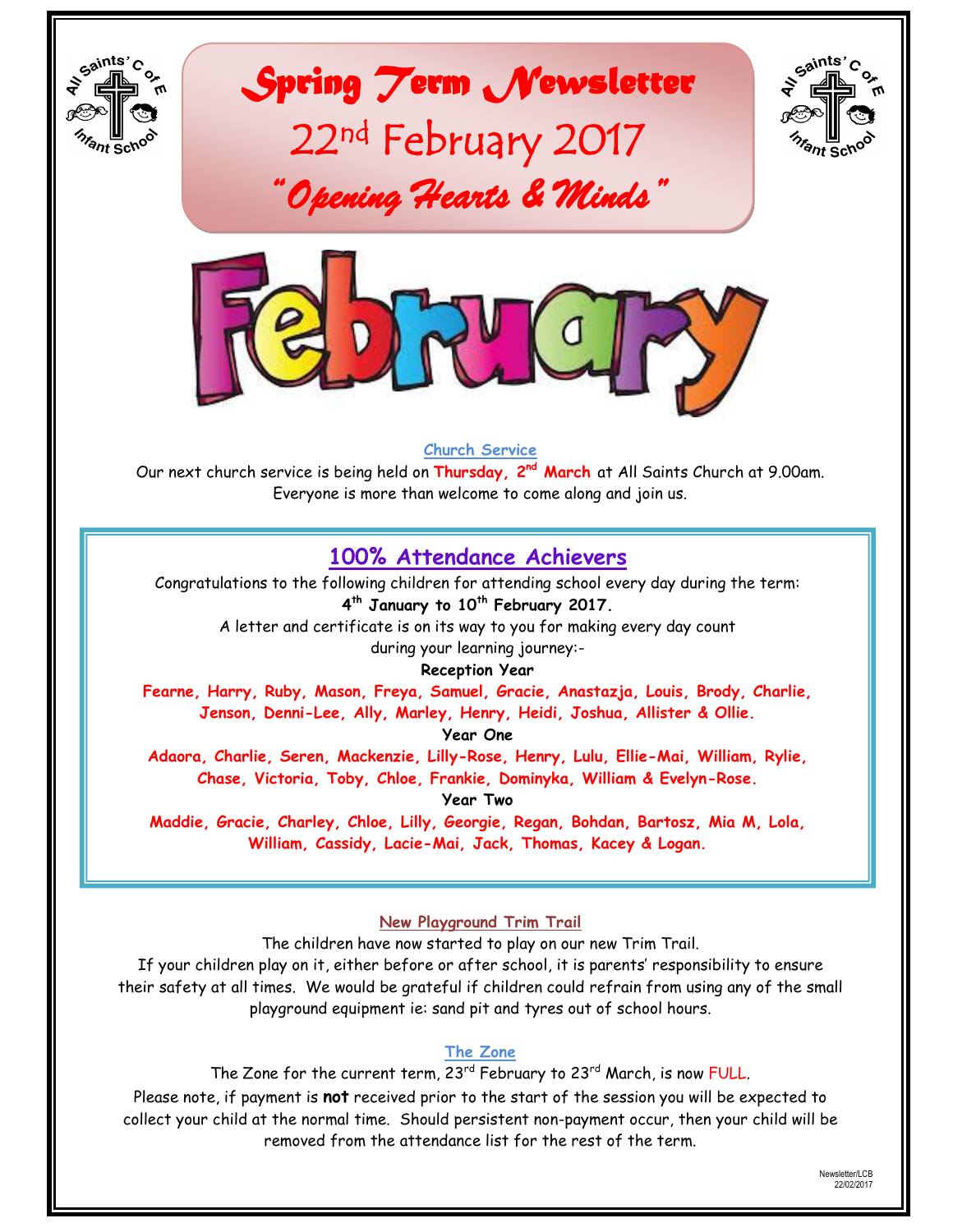**Celebration "Super Stars"**

Our winners for week ending **Friday, 10th February 2017** were:-

# Reception > **Izan & Louis** Year One > **Frankie & Dominyka** Year Two > **Gracie & Thomas**

Congratulations to all our "**Super Stars**", keep up the excellent work!

#### **Red Nose Day**

Just to let you know that **Red Noses** are now on sale from the school office for £1.00 each. Comic Relief"s **Red Nose** Day is being held on **Friday, 24th March.** The theme this year is **"Make Your Laugh Matter".**

This will be a non-uniform day and further details will be available in due course.

## **World Book Day**

It is World Book Day on **Thursday, 2nd March.**

Book vouchers are attached to the newsletter for you to spend online or in a participating book store ie: Asda.

Further information regarding the day is to follow nearer the time.



#### **Parents Evening**

Parents Evening is being held today, **Wednesday, 22nd February** from **3.30 to 6.00pm.** If you were unable to make an appointment to see your child"s teacher, please speak to a member of staff to arrange a convenient time.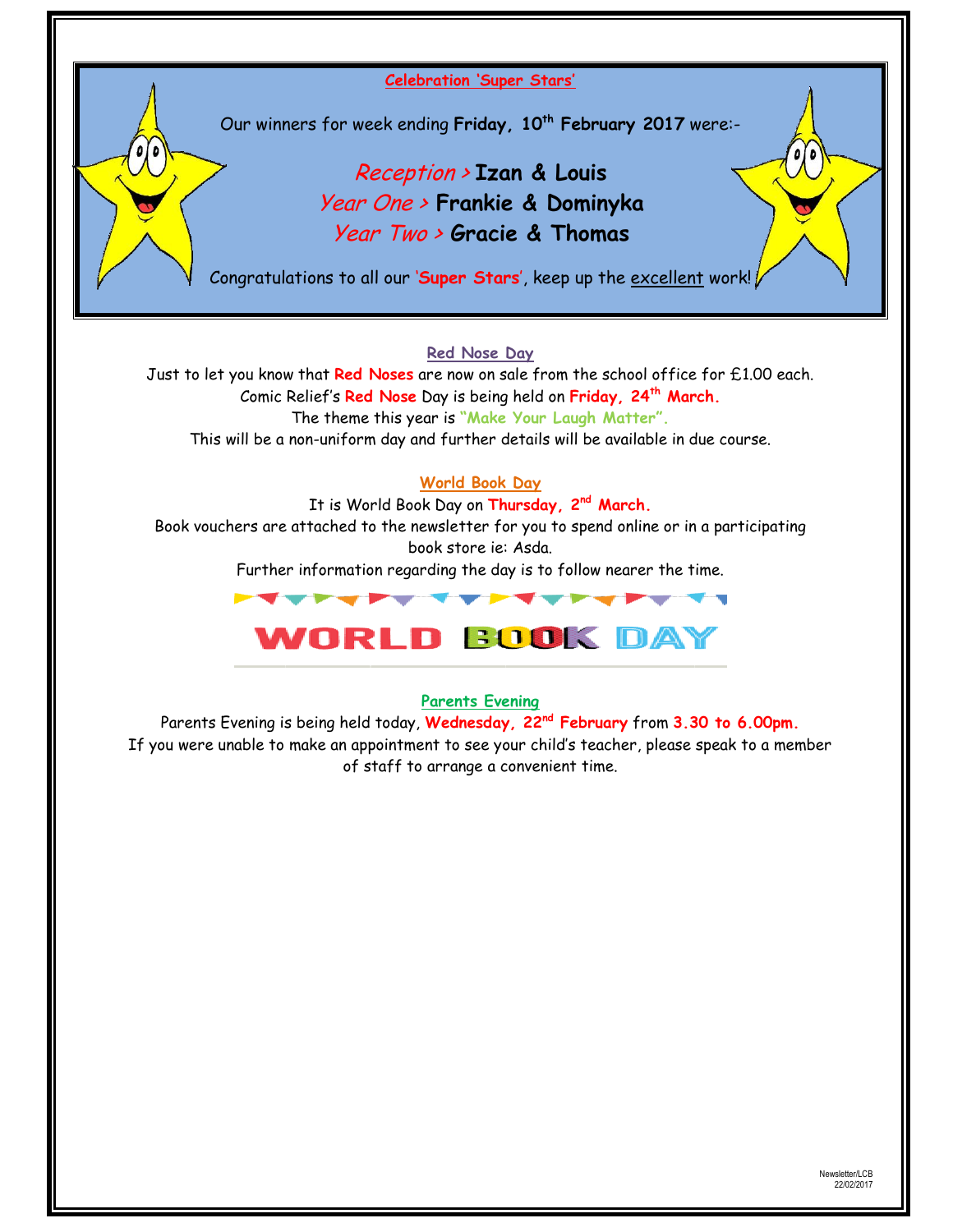

The children have been picked at random from all the children in their class who blasted off to the moon and their **"stars"** have been placed on our Rocket Certificate which is displayed on the wall by the rocket. They have each received a certificate and a pick out of our Prize Pot.

Year Two : Lily D

# **Sainsbury"s Active Kids**

Our school is participating in the Active Kids voucher collection which launched on 25<sup>th</sup> January. Please can we ask families to kindly collect and donate their vouchers to our school. The scheme will run till the end of May and vouchers will go towards helping our children get active with some new sports equipment. By collecting the **Active Kids** vouchers, Sainsbury"s are able to bring a smile to thousands of children and help them to eat well, move well and live well. The collection box is situated inside the entrance foyer.

#### **School Crossing Patrol**

As you may be aware, David our Crossing Patrol, is currently off. We haven"t been advised of any further information by Notts County Council but will keep you updated as and when we receive news. During David"s absence, please can we remind parents to be extra careful when crossing the road and to also be sensible when parking your car and to not park on or near the yellow zig zag lines. Thank you.



**Staff News** A warm welcome to **Miss Julia Taylor** who has joined our staff team.